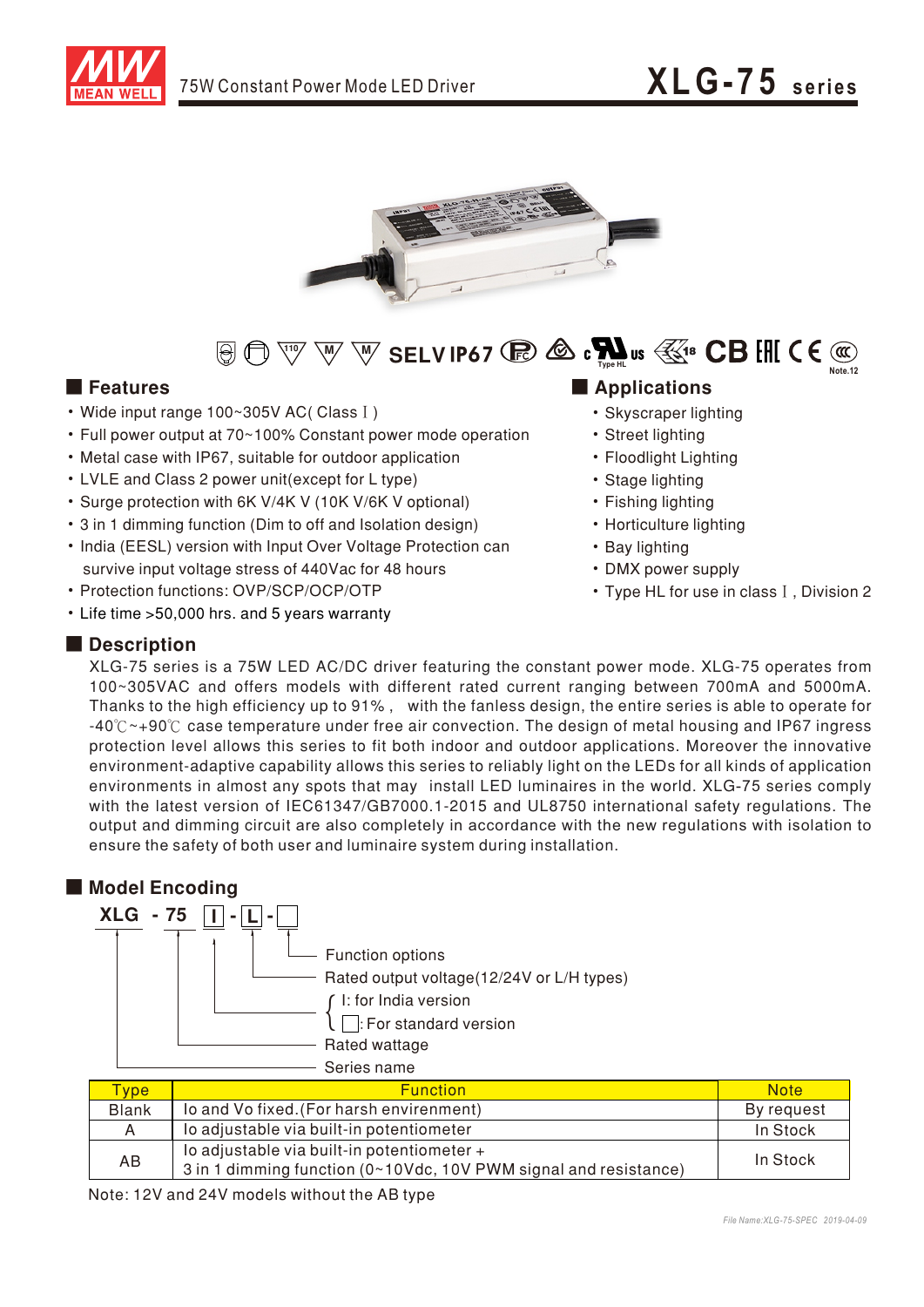

#### **SPECIFICATION**

| <b>MODEL</b>        |                                                                                                                                                                                                                                                                                                                                                                                                                                                                                                                                                                                                                                                                                                                                                                                                                                                                                                                                                                                                                                                                                                                                                                                                                                                                                                                                                                                                                                                                                                                                                                                                                                                                                                    | XLG-75-12-                                                                                           |                            | $XLG-75-24-$        |                                             |  |  |
|---------------------|----------------------------------------------------------------------------------------------------------------------------------------------------------------------------------------------------------------------------------------------------------------------------------------------------------------------------------------------------------------------------------------------------------------------------------------------------------------------------------------------------------------------------------------------------------------------------------------------------------------------------------------------------------------------------------------------------------------------------------------------------------------------------------------------------------------------------------------------------------------------------------------------------------------------------------------------------------------------------------------------------------------------------------------------------------------------------------------------------------------------------------------------------------------------------------------------------------------------------------------------------------------------------------------------------------------------------------------------------------------------------------------------------------------------------------------------------------------------------------------------------------------------------------------------------------------------------------------------------------------------------------------------------------------------------------------------------|------------------------------------------------------------------------------------------------------|----------------------------|---------------------|---------------------------------------------|--|--|
|                     | <b>DC VOLTAGE</b>                                                                                                                                                                                                                                                                                                                                                                                                                                                                                                                                                                                                                                                                                                                                                                                                                                                                                                                                                                                                                                                                                                                                                                                                                                                                                                                                                                                                                                                                                                                                                                                                                                                                                  | 12V                                                                                                  |                            | <b>24V</b>          |                                             |  |  |
|                     | CONSTANT CURRENT REGION Note.2 8.4~12V                                                                                                                                                                                                                                                                                                                                                                                                                                                                                                                                                                                                                                                                                                                                                                                                                                                                                                                                                                                                                                                                                                                                                                                                                                                                                                                                                                                                                                                                                                                                                                                                                                                             |                                                                                                      |                            | $16.8 - 24V$        |                                             |  |  |
|                     | <b>RATED CURRENT</b>                                                                                                                                                                                                                                                                                                                                                                                                                                                                                                                                                                                                                                                                                                                                                                                                                                                                                                                                                                                                                                                                                                                                                                                                                                                                                                                                                                                                                                                                                                                                                                                                                                                                               | 5A                                                                                                   |                            | 3.1A                |                                             |  |  |
|                     | <b>RATED POWER</b>                                                                                                                                                                                                                                                                                                                                                                                                                                                                                                                                                                                                                                                                                                                                                                                                                                                                                                                                                                                                                                                                                                                                                                                                                                                                                                                                                                                                                                                                                                                                                                                                                                                                                 | 60W                                                                                                  |                            | 74.4W               |                                             |  |  |
|                     | RIPPLE & NOISE (max.) Note.3 150mVp-p                                                                                                                                                                                                                                                                                                                                                                                                                                                                                                                                                                                                                                                                                                                                                                                                                                                                                                                                                                                                                                                                                                                                                                                                                                                                                                                                                                                                                                                                                                                                                                                                                                                              |                                                                                                      |                            | 240mVp-p            |                                             |  |  |
|                     | <b>CURRENT ADJ RANGE</b>                                                                                                                                                                                                                                                                                                                                                                                                                                                                                                                                                                                                                                                                                                                                                                                                                                                                                                                                                                                                                                                                                                                                                                                                                                                                                                                                                                                                                                                                                                                                                                                                                                                                           | $2.5A - 5A$                                                                                          |                            | $1.55A - 3.1A$      |                                             |  |  |
| <b>OUTPUT</b>       | <b>VOLTAGE TOLERANCE Note.4</b>                                                                                                                                                                                                                                                                                                                                                                                                                                                                                                                                                                                                                                                                                                                                                                                                                                                                                                                                                                                                                                                                                                                                                                                                                                                                                                                                                                                                                                                                                                                                                                                                                                                                    | ±3.0%                                                                                                |                            | ±2.0%               |                                             |  |  |
|                     | <b>LINE REGULATION</b>                                                                                                                                                                                                                                                                                                                                                                                                                                                                                                                                                                                                                                                                                                                                                                                                                                                                                                                                                                                                                                                                                                                                                                                                                                                                                                                                                                                                                                                                                                                                                                                                                                                                             | ±0.5%                                                                                                |                            | ±0.5%               |                                             |  |  |
|                     | <b>LOAD REGULATION</b>                                                                                                                                                                                                                                                                                                                                                                                                                                                                                                                                                                                                                                                                                                                                                                                                                                                                                                                                                                                                                                                                                                                                                                                                                                                                                                                                                                                                                                                                                                                                                                                                                                                                             | ±2%                                                                                                  |                            | ±1%                 |                                             |  |  |
|                     | SETUP, RISE TIME Note.6                                                                                                                                                                                                                                                                                                                                                                                                                                                                                                                                                                                                                                                                                                                                                                                                                                                                                                                                                                                                                                                                                                                                                                                                                                                                                                                                                                                                                                                                                                                                                                                                                                                                            | 500ms, 100ms/230VAC, 1200ms, 100ms/115VAC                                                            |                            |                     |                                             |  |  |
|                     | <b>HOLD UP TIME (Typ.)</b>                                                                                                                                                                                                                                                                                                                                                                                                                                                                                                                                                                                                                                                                                                                                                                                                                                                                                                                                                                                                                                                                                                                                                                                                                                                                                                                                                                                                                                                                                                                                                                                                                                                                         | 10ms/ 230VAC 10ms/ 115VAC                                                                            |                            |                     |                                             |  |  |
|                     | <b>VOLTAGE RANGE</b><br>Note.5                                                                                                                                                                                                                                                                                                                                                                                                                                                                                                                                                                                                                                                                                                                                                                                                                                                                                                                                                                                                                                                                                                                                                                                                                                                                                                                                                                                                                                                                                                                                                                                                                                                                     | $100 - 305$ VAC<br>$142 - 431VDC$                                                                    |                            |                     |                                             |  |  |
|                     | <b>FREQUENCY RANGE</b>                                                                                                                                                                                                                                                                                                                                                                                                                                                                                                                                                                                                                                                                                                                                                                                                                                                                                                                                                                                                                                                                                                                                                                                                                                                                                                                                                                                                                                                                                                                                                                                                                                                                             | (Please refer to "STATIC CHARACTERISTIC" section)<br>$47 \sim 63$ Hz                                 |                            |                     |                                             |  |  |
|                     | <b>POWER FACTOR</b>                                                                                                                                                                                                                                                                                                                                                                                                                                                                                                                                                                                                                                                                                                                                                                                                                                                                                                                                                                                                                                                                                                                                                                                                                                                                                                                                                                                                                                                                                                                                                                                                                                                                                | PF≥0.97/115VAC, PF≥0.95/230VAC, PF≥0.92/277VAC@full load                                             |                            |                     |                                             |  |  |
|                     | <b>TOTAL HARMONIC DISTORTION</b>                                                                                                                                                                                                                                                                                                                                                                                                                                                                                                                                                                                                                                                                                                                                                                                                                                                                                                                                                                                                                                                                                                                                                                                                                                                                                                                                                                                                                                                                                                                                                                                                                                                                   | THD<10%(@load≧50%/115VC,230VAC; @load≧75%/277VAC)                                                    |                            |                     |                                             |  |  |
| <b>INPUT</b>        | <b>EFFICIENCY (Typ.)</b>                                                                                                                                                                                                                                                                                                                                                                                                                                                                                                                                                                                                                                                                                                                                                                                                                                                                                                                                                                                                                                                                                                                                                                                                                                                                                                                                                                                                                                                                                                                                                                                                                                                                           | 90%<br>89%                                                                                           |                            |                     |                                             |  |  |
|                     | <b>AC CURRENT</b>                                                                                                                                                                                                                                                                                                                                                                                                                                                                                                                                                                                                                                                                                                                                                                                                                                                                                                                                                                                                                                                                                                                                                                                                                                                                                                                                                                                                                                                                                                                                                                                                                                                                                  | 1.0A / 115VAC<br>0.45A / 230VAC<br>0.38A/277VAC                                                      |                            |                     |                                             |  |  |
|                     | <b>INRUSH CURRENT(Typ.)</b>                                                                                                                                                                                                                                                                                                                                                                                                                                                                                                                                                                                                                                                                                                                                                                                                                                                                                                                                                                                                                                                                                                                                                                                                                                                                                                                                                                                                                                                                                                                                                                                                                                                                        | COLD START 50A(twidth=300µs measured at 50% Ipeak) at 230VAC; Per NEMA 410                           |                            |                     |                                             |  |  |
|                     | MAX. No. of PSUs on 16A                                                                                                                                                                                                                                                                                                                                                                                                                                                                                                                                                                                                                                                                                                                                                                                                                                                                                                                                                                                                                                                                                                                                                                                                                                                                                                                                                                                                                                                                                                                                                                                                                                                                            |                                                                                                      |                            |                     |                                             |  |  |
|                     | <b>CIRCUIT BREAKER</b>                                                                                                                                                                                                                                                                                                                                                                                                                                                                                                                                                                                                                                                                                                                                                                                                                                                                                                                                                                                                                                                                                                                                                                                                                                                                                                                                                                                                                                                                                                                                                                                                                                                                             | 9 units (circuit breaker of type B) / 14 units (circuit breaker of type C) at 230VAC                 |                            |                     |                                             |  |  |
|                     | <b>LEAKAGE CURRENT</b>                                                                                                                                                                                                                                                                                                                                                                                                                                                                                                                                                                                                                                                                                                                                                                                                                                                                                                                                                                                                                                                                                                                                                                                                                                                                                                                                                                                                                                                                                                                                                                                                                                                                             | <0.75mA / 277VAC                                                                                     |                            |                     |                                             |  |  |
|                     | <b>NO LOAD</b>                                                                                                                                                                                                                                                                                                                                                                                                                                                                                                                                                                                                                                                                                                                                                                                                                                                                                                                                                                                                                                                                                                                                                                                                                                                                                                                                                                                                                                                                                                                                                                                                                                                                                     |                                                                                                      |                            |                     |                                             |  |  |
|                     | <b>POWER CONSUMPTION</b>                                                                                                                                                                                                                                                                                                                                                                                                                                                                                                                                                                                                                                                                                                                                                                                                                                                                                                                                                                                                                                                                                                                                                                                                                                                                                                                                                                                                                                                                                                                                                                                                                                                                           | No load power consumption <0.5W(for standard version)                                                |                            |                     |                                             |  |  |
|                     | <b>OVER CURRENT</b>                                                                                                                                                                                                                                                                                                                                                                                                                                                                                                                                                                                                                                                                                                                                                                                                                                                                                                                                                                                                                                                                                                                                                                                                                                                                                                                                                                                                                                                                                                                                                                                                                                                                                | $95 - 108%$                                                                                          |                            |                     |                                             |  |  |
|                     |                                                                                                                                                                                                                                                                                                                                                                                                                                                                                                                                                                                                                                                                                                                                                                                                                                                                                                                                                                                                                                                                                                                                                                                                                                                                                                                                                                                                                                                                                                                                                                                                                                                                                                    | Hiccup mode or Constant current limiting, recovers automatically after fault condition is removed    |                            |                     |                                             |  |  |
|                     | <b>SHORT CIRCUIT</b>                                                                                                                                                                                                                                                                                                                                                                                                                                                                                                                                                                                                                                                                                                                                                                                                                                                                                                                                                                                                                                                                                                                                                                                                                                                                                                                                                                                                                                                                                                                                                                                                                                                                               | Hiccup mode or Constant current limiting, recovers automatically after fault condition is removed    |                            |                     |                                             |  |  |
| <b>PROTECTION</b>   | <b>OVER VOLTAGE</b>                                                                                                                                                                                                                                                                                                                                                                                                                                                                                                                                                                                                                                                                                                                                                                                                                                                                                                                                                                                                                                                                                                                                                                                                                                                                                                                                                                                                                                                                                                                                                                                                                                                                                | $13 - 19V$                                                                                           |                            | $26 - 36V$          |                                             |  |  |
|                     |                                                                                                                                                                                                                                                                                                                                                                                                                                                                                                                                                                                                                                                                                                                                                                                                                                                                                                                                                                                                                                                                                                                                                                                                                                                                                                                                                                                                                                                                                                                                                                                                                                                                                                    | Shut down output voltage, re-power on to recover                                                     |                            |                     |                                             |  |  |
|                     | INPUT OVER VOLTAGE Note.7                                                                                                                                                                                                                                                                                                                                                                                                                                                                                                                                                                                                                                                                                                                                                                                                                                                                                                                                                                                                                                                                                                                                                                                                                                                                                                                                                                                                                                                                                                                                                                                                                                                                          | 320 ~ 370VAC (Shut down output voltage when the input voltage exceeds protection voltage)            |                            |                     |                                             |  |  |
|                     |                                                                                                                                                                                                                                                                                                                                                                                                                                                                                                                                                                                                                                                                                                                                                                                                                                                                                                                                                                                                                                                                                                                                                                                                                                                                                                                                                                                                                                                                                                                                                                                                                                                                                                    | can survive input voltage stress of 440Vac for 48 hours                                              |                            |                     |                                             |  |  |
|                     | <b>OVER TEMPERATURE</b>                                                                                                                                                                                                                                                                                                                                                                                                                                                                                                                                                                                                                                                                                                                                                                                                                                                                                                                                                                                                                                                                                                                                                                                                                                                                                                                                                                                                                                                                                                                                                                                                                                                                            | Shut down output voltage, re-power on to recover                                                     |                            |                     |                                             |  |  |
|                     | <b>WORKING TEMP.</b><br><b>MAX. CASE TEMP.</b>                                                                                                                                                                                                                                                                                                                                                                                                                                                                                                                                                                                                                                                                                                                                                                                                                                                                                                                                                                                                                                                                                                                                                                                                                                                                                                                                                                                                                                                                                                                                                                                                                                                     | Tcase=-40 ~ +90℃ (Please refer to "OUTPUT LOAD vs TEMPERATURE" section)                              |                            |                     |                                             |  |  |
|                     | <b>WORKING HUMIDITY</b>                                                                                                                                                                                                                                                                                                                                                                                                                                                                                                                                                                                                                                                                                                                                                                                                                                                                                                                                                                                                                                                                                                                                                                                                                                                                                                                                                                                                                                                                                                                                                                                                                                                                            | Tcase=+90 $°C$<br>20~95% RH non-condensing                                                           |                            |                     |                                             |  |  |
| <b>ENVIRONMENT</b>  | <b>STORAGE TEMP., HUMIDITY</b>                                                                                                                                                                                                                                                                                                                                                                                                                                                                                                                                                                                                                                                                                                                                                                                                                                                                                                                                                                                                                                                                                                                                                                                                                                                                                                                                                                                                                                                                                                                                                                                                                                                                     | $-40 \sim +90^{\circ}$ C, 10 ~ 95% RH                                                                |                            |                     |                                             |  |  |
|                     | <b>TEMP. COEFFICIENT</b>                                                                                                                                                                                                                                                                                                                                                                                                                                                                                                                                                                                                                                                                                                                                                                                                                                                                                                                                                                                                                                                                                                                                                                                                                                                                                                                                                                                                                                                                                                                                                                                                                                                                           | $\pm 0.03\%$ /°C (0~60°C)                                                                            |                            |                     |                                             |  |  |
|                     | <b>VIBRATION</b>                                                                                                                                                                                                                                                                                                                                                                                                                                                                                                                                                                                                                                                                                                                                                                                                                                                                                                                                                                                                                                                                                                                                                                                                                                                                                                                                                                                                                                                                                                                                                                                                                                                                                   | 10 ~ 500Hz, 5G 12min./1cycle, period for 72min. each along X, Y, Z axes                              |                            |                     |                                             |  |  |
|                     |                                                                                                                                                                                                                                                                                                                                                                                                                                                                                                                                                                                                                                                                                                                                                                                                                                                                                                                                                                                                                                                                                                                                                                                                                                                                                                                                                                                                                                                                                                                                                                                                                                                                                                    | UL8750(type"HL"), UL879, CSA C22.2 No. 250.13-12; ENEC EN61347-1, EN61347-2-13 independent, EN62384; |                            |                     |                                             |  |  |
|                     | <b>SAFETY STANDARDS</b>                                                                                                                                                                                                                                                                                                                                                                                                                                                                                                                                                                                                                                                                                                                                                                                                                                                                                                                                                                                                                                                                                                                                                                                                                                                                                                                                                                                                                                                                                                                                                                                                                                                                            | GB19510.1, GB19510.14; EAC TP TC 004; IP67 approved                                                  |                            |                     |                                             |  |  |
|                     | <b>WITHSTAND VOLTAGE</b>                                                                                                                                                                                                                                                                                                                                                                                                                                                                                                                                                                                                                                                                                                                                                                                                                                                                                                                                                                                                                                                                                                                                                                                                                                                                                                                                                                                                                                                                                                                                                                                                                                                                           | I/P-O/P:4.2KVAC I/P-FG:2.1KVAC O/P-FG:1.5KVAC                                                        |                            |                     |                                             |  |  |
|                     | <b>ISOLATION RESISTANCE</b>                                                                                                                                                                                                                                                                                                                                                                                                                                                                                                                                                                                                                                                                                                                                                                                                                                                                                                                                                                                                                                                                                                                                                                                                                                                                                                                                                                                                                                                                                                                                                                                                                                                                        | I/P-O/P. I/P-FG. O/P-FG:100M Ohms / 500VDC / 25°C / 70% RH                                           |                            |                     |                                             |  |  |
|                     |                                                                                                                                                                                                                                                                                                                                                                                                                                                                                                                                                                                                                                                                                                                                                                                                                                                                                                                                                                                                                                                                                                                                                                                                                                                                                                                                                                                                                                                                                                                                                                                                                                                                                                    | Parameter                                                                                            | Standard                   |                     | Test Level/Note                             |  |  |
|                     |                                                                                                                                                                                                                                                                                                                                                                                                                                                                                                                                                                                                                                                                                                                                                                                                                                                                                                                                                                                                                                                                                                                                                                                                                                                                                                                                                                                                                                                                                                                                                                                                                                                                                                    | Conducted                                                                                            | EN55015(CISPR15)           |                     | -----                                       |  |  |
|                     | <b>EMC EMISSION</b>                                                                                                                                                                                                                                                                                                                                                                                                                                                                                                                                                                                                                                                                                                                                                                                                                                                                                                                                                                                                                                                                                                                                                                                                                                                                                                                                                                                                                                                                                                                                                                                                                                                                                | Radiated                                                                                             | EN55015(CISPR15)           |                     |                                             |  |  |
|                     |                                                                                                                                                                                                                                                                                                                                                                                                                                                                                                                                                                                                                                                                                                                                                                                                                                                                                                                                                                                                                                                                                                                                                                                                                                                                                                                                                                                                                                                                                                                                                                                                                                                                                                    | Harmonic Current                                                                                     | EN61000-3-2                |                     | Class C @load $\geq$ 50%                    |  |  |
| <b>EMC</b>          |                                                                                                                                                                                                                                                                                                                                                                                                                                                                                                                                                                                                                                                                                                                                                                                                                                                                                                                                                                                                                                                                                                                                                                                                                                                                                                                                                                                                                                                                                                                                                                                                                                                                                                    | <b>Voltage Flicker</b>                                                                               | EN61000-3-3                |                     | -----                                       |  |  |
| <b>SAFETY &amp;</b> | <b>EMC IMMUNITY</b>                                                                                                                                                                                                                                                                                                                                                                                                                                                                                                                                                                                                                                                                                                                                                                                                                                                                                                                                                                                                                                                                                                                                                                                                                                                                                                                                                                                                                                                                                                                                                                                                                                                                                | EN61547                                                                                              |                            |                     |                                             |  |  |
|                     |                                                                                                                                                                                                                                                                                                                                                                                                                                                                                                                                                                                                                                                                                                                                                                                                                                                                                                                                                                                                                                                                                                                                                                                                                                                                                                                                                                                                                                                                                                                                                                                                                                                                                                    | Parameter                                                                                            | <b>Standard</b>            |                     | <b>Test Level/Note</b>                      |  |  |
|                     |                                                                                                                                                                                                                                                                                                                                                                                                                                                                                                                                                                                                                                                                                                                                                                                                                                                                                                                                                                                                                                                                                                                                                                                                                                                                                                                                                                                                                                                                                                                                                                                                                                                                                                    | ESD                                                                                                  | EN61000-4-2                |                     | Level 3, 8KV air ; Level 2, 4KV contact     |  |  |
|                     |                                                                                                                                                                                                                                                                                                                                                                                                                                                                                                                                                                                                                                                                                                                                                                                                                                                                                                                                                                                                                                                                                                                                                                                                                                                                                                                                                                                                                                                                                                                                                                                                                                                                                                    | Radiated                                                                                             | EN61000-4-3                |                     | Level 3                                     |  |  |
|                     |                                                                                                                                                                                                                                                                                                                                                                                                                                                                                                                                                                                                                                                                                                                                                                                                                                                                                                                                                                                                                                                                                                                                                                                                                                                                                                                                                                                                                                                                                                                                                                                                                                                                                                    | EFT/Burst                                                                                            | EN61000-4-4                |                     | Level 3                                     |  |  |
|                     |                                                                                                                                                                                                                                                                                                                                                                                                                                                                                                                                                                                                                                                                                                                                                                                                                                                                                                                                                                                                                                                                                                                                                                                                                                                                                                                                                                                                                                                                                                                                                                                                                                                                                                    | Surge                                                                                                | EN61000-4-5                |                     | 4KV/Line-Line 6KV/Line-Earth(6K/10K option) |  |  |
|                     |                                                                                                                                                                                                                                                                                                                                                                                                                                                                                                                                                                                                                                                                                                                                                                                                                                                                                                                                                                                                                                                                                                                                                                                                                                                                                                                                                                                                                                                                                                                                                                                                                                                                                                    | Conducted<br>Magnetic Field                                                                          | EN61000-4-6<br>EN61000-4-8 |                     | Level 3<br>Level 4                          |  |  |
|                     |                                                                                                                                                                                                                                                                                                                                                                                                                                                                                                                                                                                                                                                                                                                                                                                                                                                                                                                                                                                                                                                                                                                                                                                                                                                                                                                                                                                                                                                                                                                                                                                                                                                                                                    |                                                                                                      |                            |                     | >95% dip 0.5 periods, 30% dip 25 periods,   |  |  |
|                     |                                                                                                                                                                                                                                                                                                                                                                                                                                                                                                                                                                                                                                                                                                                                                                                                                                                                                                                                                                                                                                                                                                                                                                                                                                                                                                                                                                                                                                                                                                                                                                                                                                                                                                    | <b>Voltage Dips and Interruptions</b>                                                                | EN61000-4-11               |                     | >95% interruptions 250 periods              |  |  |
|                     | <b>MTBF</b>                                                                                                                                                                                                                                                                                                                                                                                                                                                                                                                                                                                                                                                                                                                                                                                                                                                                                                                                                                                                                                                                                                                                                                                                                                                                                                                                                                                                                                                                                                                                                                                                                                                                                        | 1232.28K hrs min.<br>Telcordia SR-332 (Bellcore);                                                    | 376.3Khrs min.             | MIL-HDBK-217F (25℃) |                                             |  |  |
| <b>OTHERS</b>       | <b>DIMENSION</b>                                                                                                                                                                                                                                                                                                                                                                                                                                                                                                                                                                                                                                                                                                                                                                                                                                                                                                                                                                                                                                                                                                                                                                                                                                                                                                                                                                                                                                                                                                                                                                                                                                                                                   | 140*63*32mm (L*W*H)                                                                                  |                            |                     |                                             |  |  |
|                     | <b>PACKING</b>                                                                                                                                                                                                                                                                                                                                                                                                                                                                                                                                                                                                                                                                                                                                                                                                                                                                                                                                                                                                                                                                                                                                                                                                                                                                                                                                                                                                                                                                                                                                                                                                                                                                                     | 0.58Kg;24pcs /15Kg /0.85CUFT                                                                         |                            |                     |                                             |  |  |
| <b>NOTE</b>         | 1. All parameters NOT specially mentioned are measured at 230VAC input, rated current and 25°C of ambient temperature.<br>2. Please refer to "DRIVING METHODS OF LED MODULE".<br>3. Ripple & noise are measured at 20MHz of bandwidth by using a 12" twisted pair-wire terminated with a 0.1uf & 47uf parallel capacitor.<br>4. Tolerance : includes set up tolerance, line regulation and load regulation.<br>5. De-rating may be needed under low input voltages. Please refer to "STATIC CHARACTERISTIC" sections for details.<br>6. Length of set up time is measured at first cold start. Turning ON/OFF the driver may lead to increase of the set up time.<br>7. Only for XLG-75 I series<br>8. The driver is considered as a component that will be operated in combination with final equipment. Since EMC performance will be affected by the<br>complete installation, the final equipment manufacturers must re-qualify EMC Directive on the complete installation again.<br>9. This series meets the typical life expectancy of >50,000 hours of operation when Tcase, particularly (tc) point (or TMP, per DLC), is about 75°C or less.<br>10. Please refer to the warranty statement on MEAN WELL's website at http://www.meanwell.com<br>11. The ambient temperature derating of 3.5°C/1000m with fanless models and of 5°C/1000m with fan models for operating altitude higher than 2000m(6500ft).<br>12. Products sourced from the Americas regions may not have the PSE/CCC/BIS/KC logo. Please contact your MEAN WELL sales for more information.<br>13. For any application note and IP water proof function installation caution, please refer our user manual before using. |                                                                                                      |                            |                     |                                             |  |  |
|                     |                                                                                                                                                                                                                                                                                                                                                                                                                                                                                                                                                                                                                                                                                                                                                                                                                                                                                                                                                                                                                                                                                                                                                                                                                                                                                                                                                                                                                                                                                                                                                                                                                                                                                                    |                                                                                                      |                            |                     |                                             |  |  |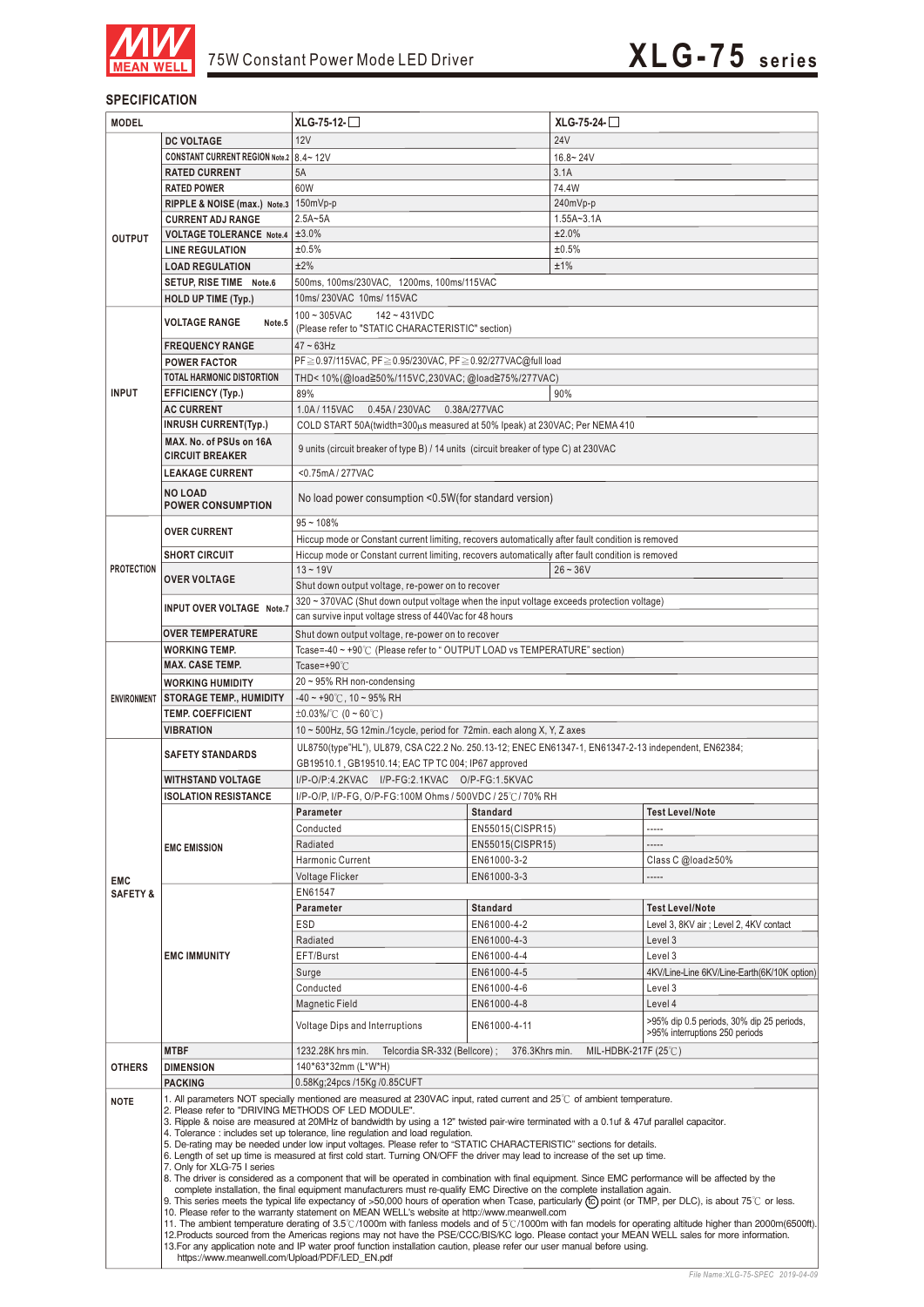

#### **SPECIFICATION**

| <b>MODEL</b>        |                                                                                                                                                                                                                                                                                                                                                                                                                                                                                                                                                                                                                                                                                                                                                                                                                                                                                                                                                                                                                                                                                                                                                                                                                                                                                                                                                                                                            | $XLG-75-L-$                                                                                                                                                                                    |                                                                                      | $XLG-75-H-$                    |                                                                             |  |  |
|---------------------|------------------------------------------------------------------------------------------------------------------------------------------------------------------------------------------------------------------------------------------------------------------------------------------------------------------------------------------------------------------------------------------------------------------------------------------------------------------------------------------------------------------------------------------------------------------------------------------------------------------------------------------------------------------------------------------------------------------------------------------------------------------------------------------------------------------------------------------------------------------------------------------------------------------------------------------------------------------------------------------------------------------------------------------------------------------------------------------------------------------------------------------------------------------------------------------------------------------------------------------------------------------------------------------------------------------------------------------------------------------------------------------------------------|------------------------------------------------------------------------------------------------------------------------------------------------------------------------------------------------|--------------------------------------------------------------------------------------|--------------------------------|-----------------------------------------------------------------------------|--|--|
|                     | <b>RATED CURRENT</b>                                                                                                                                                                                                                                                                                                                                                                                                                                                                                                                                                                                                                                                                                                                                                                                                                                                                                                                                                                                                                                                                                                                                                                                                                                                                                                                                                                                       | 700mA                                                                                                                                                                                          |                                                                                      | 1400mA                         |                                                                             |  |  |
|                     | <b>RATED POWER</b>                                                                                                                                                                                                                                                                                                                                                                                                                                                                                                                                                                                                                                                                                                                                                                                                                                                                                                                                                                                                                                                                                                                                                                                                                                                                                                                                                                                         | 75W                                                                                                                                                                                            |                                                                                      | <b>75W</b>                     |                                                                             |  |  |
|                     | <b>CONSTANT CURRENT REGION</b>                                                                                                                                                                                                                                                                                                                                                                                                                                                                                                                                                                                                                                                                                                                                                                                                                                                                                                                                                                                                                                                                                                                                                                                                                                                                                                                                                                             | $53 - 107V$                                                                                                                                                                                    |                                                                                      | $27 - 56V$                     |                                                                             |  |  |
|                     | <b>FULL POWER CURRENT RANGE</b>                                                                                                                                                                                                                                                                                                                                                                                                                                                                                                                                                                                                                                                                                                                                                                                                                                                                                                                                                                                                                                                                                                                                                                                                                                                                                                                                                                            | 700~1050mA                                                                                                                                                                                     |                                                                                      | 1300~2100mA                    |                                                                             |  |  |
| <b>OUTPUT</b>       | <b>OPEN CIRCUIT VOLTAGE (max.)</b>                                                                                                                                                                                                                                                                                                                                                                                                                                                                                                                                                                                                                                                                                                                                                                                                                                                                                                                                                                                                                                                                                                                                                                                                                                                                                                                                                                         | 115V                                                                                                                                                                                           |                                                                                      | 60V                            |                                                                             |  |  |
|                     | <b>CURRENT ADJ. RANGE</b>                                                                                                                                                                                                                                                                                                                                                                                                                                                                                                                                                                                                                                                                                                                                                                                                                                                                                                                                                                                                                                                                                                                                                                                                                                                                                                                                                                                  | 350~1050mA                                                                                                                                                                                     |                                                                                      | 650~2100mA                     |                                                                             |  |  |
|                     | <b>CURRENT RIPPLE</b>                                                                                                                                                                                                                                                                                                                                                                                                                                                                                                                                                                                                                                                                                                                                                                                                                                                                                                                                                                                                                                                                                                                                                                                                                                                                                                                                                                                      | 3.0%(@rated current)                                                                                                                                                                           |                                                                                      |                                |                                                                             |  |  |
|                     | <b>CURRENT TOLERANCE</b>                                                                                                                                                                                                                                                                                                                                                                                                                                                                                                                                                                                                                                                                                                                                                                                                                                                                                                                                                                                                                                                                                                                                                                                                                                                                                                                                                                                   | ±5%                                                                                                                                                                                            |                                                                                      |                                |                                                                             |  |  |
|                     | <b>SET UP TIME</b>                                                                                                                                                                                                                                                                                                                                                                                                                                                                                                                                                                                                                                                                                                                                                                                                                                                                                                                                                                                                                                                                                                                                                                                                                                                                                                                                                                                         | 500ms/230VAC, 1200ms/115VAC                                                                                                                                                                    |                                                                                      |                                |                                                                             |  |  |
|                     |                                                                                                                                                                                                                                                                                                                                                                                                                                                                                                                                                                                                                                                                                                                                                                                                                                                                                                                                                                                                                                                                                                                                                                                                                                                                                                                                                                                                            | $100 - 305$ VAC<br>142VDC ~ 431VDC                                                                                                                                                             |                                                                                      |                                |                                                                             |  |  |
|                     | <b>VOLTAGE RANGE</b><br>Note.5                                                                                                                                                                                                                                                                                                                                                                                                                                                                                                                                                                                                                                                                                                                                                                                                                                                                                                                                                                                                                                                                                                                                                                                                                                                                                                                                                                             |                                                                                                                                                                                                | (Please refer to "STATIC CHARACTERISTIC" ang "DRIVING METHODS OF LED MODULE"section) |                                |                                                                             |  |  |
|                     | <b>FREQUENCY RANGE</b>                                                                                                                                                                                                                                                                                                                                                                                                                                                                                                                                                                                                                                                                                                                                                                                                                                                                                                                                                                                                                                                                                                                                                                                                                                                                                                                                                                                     | $47 \sim 63$ Hz                                                                                                                                                                                |                                                                                      |                                |                                                                             |  |  |
|                     |                                                                                                                                                                                                                                                                                                                                                                                                                                                                                                                                                                                                                                                                                                                                                                                                                                                                                                                                                                                                                                                                                                                                                                                                                                                                                                                                                                                                            | PF ≥ 0.97 / 115VAC, PF ≥ 0.95 / 230VAC, PF ≥ 0.92 / 277VAC at full load                                                                                                                        |                                                                                      |                                |                                                                             |  |  |
|                     | POWER FACTOR (Typ.)                                                                                                                                                                                                                                                                                                                                                                                                                                                                                                                                                                                                                                                                                                                                                                                                                                                                                                                                                                                                                                                                                                                                                                                                                                                                                                                                                                                        | (Please refer to "Power Factor Characteristic" section)                                                                                                                                        |                                                                                      |                                |                                                                             |  |  |
|                     |                                                                                                                                                                                                                                                                                                                                                                                                                                                                                                                                                                                                                                                                                                                                                                                                                                                                                                                                                                                                                                                                                                                                                                                                                                                                                                                                                                                                            | THD< 10% (@ load ≥ 50% at 115VAC/230VAC, @load ≥ 75% at 277VAC)                                                                                                                                |                                                                                      |                                |                                                                             |  |  |
|                     | <b>TOTAL HARMONIC DISTORTION</b>                                                                                                                                                                                                                                                                                                                                                                                                                                                                                                                                                                                                                                                                                                                                                                                                                                                                                                                                                                                                                                                                                                                                                                                                                                                                                                                                                                           | Please refer to "TOTAL HARMONIC DISTORTION (THD)" section                                                                                                                                      |                                                                                      |                                |                                                                             |  |  |
| <b>INPUT</b>        | EFFICIENCY (Typ.)                                                                                                                                                                                                                                                                                                                                                                                                                                                                                                                                                                                                                                                                                                                                                                                                                                                                                                                                                                                                                                                                                                                                                                                                                                                                                                                                                                                          | 91%                                                                                                                                                                                            |                                                                                      | 90%                            |                                                                             |  |  |
|                     | AC CURRENT (Typ.)                                                                                                                                                                                                                                                                                                                                                                                                                                                                                                                                                                                                                                                                                                                                                                                                                                                                                                                                                                                                                                                                                                                                                                                                                                                                                                                                                                                          | 1A/115VAC<br>0.45A / 230VAC<br>0.38A/277VAC                                                                                                                                                    |                                                                                      |                                |                                                                             |  |  |
|                     | <b>INRUSH CURRENT(Typ.)</b>                                                                                                                                                                                                                                                                                                                                                                                                                                                                                                                                                                                                                                                                                                                                                                                                                                                                                                                                                                                                                                                                                                                                                                                                                                                                                                                                                                                | COLD START 50A(twidth=300µs measured at 50% Ipeak) at 230VAC; Per NEMA 410                                                                                                                     |                                                                                      |                                |                                                                             |  |  |
|                     | MAX. NO. of PSUs on 16A                                                                                                                                                                                                                                                                                                                                                                                                                                                                                                                                                                                                                                                                                                                                                                                                                                                                                                                                                                                                                                                                                                                                                                                                                                                                                                                                                                                    |                                                                                                                                                                                                |                                                                                      |                                |                                                                             |  |  |
|                     | <b>CIRCUIT BREAKER</b>                                                                                                                                                                                                                                                                                                                                                                                                                                                                                                                                                                                                                                                                                                                                                                                                                                                                                                                                                                                                                                                                                                                                                                                                                                                                                                                                                                                     | 9 unit(circuit breaker of type B) / 14 units(circuit breaker of type C) at 230VAC                                                                                                              |                                                                                      |                                |                                                                             |  |  |
|                     | <b>LEAKAGE CURRENT</b>                                                                                                                                                                                                                                                                                                                                                                                                                                                                                                                                                                                                                                                                                                                                                                                                                                                                                                                                                                                                                                                                                                                                                                                                                                                                                                                                                                                     | <0.75mA/277VAC                                                                                                                                                                                 |                                                                                      |                                |                                                                             |  |  |
|                     | <b>STANDBY</b>                                                                                                                                                                                                                                                                                                                                                                                                                                                                                                                                                                                                                                                                                                                                                                                                                                                                                                                                                                                                                                                                                                                                                                                                                                                                                                                                                                                             |                                                                                                                                                                                                |                                                                                      |                                |                                                                             |  |  |
|                     | <b>POWER CONSUMPTION</b>                                                                                                                                                                                                                                                                                                                                                                                                                                                                                                                                                                                                                                                                                                                                                                                                                                                                                                                                                                                                                                                                                                                                                                                                                                                                                                                                                                                   | Standby power consumption <0.5W for AB-Type(Dimming OFF)(for standard version)                                                                                                                 |                                                                                      |                                |                                                                             |  |  |
|                     |                                                                                                                                                                                                                                                                                                                                                                                                                                                                                                                                                                                                                                                                                                                                                                                                                                                                                                                                                                                                                                                                                                                                                                                                                                                                                                                                                                                                            | $110 - 150%$                                                                                                                                                                                   |                                                                                      |                                |                                                                             |  |  |
|                     | <b>OVER POWER</b>                                                                                                                                                                                                                                                                                                                                                                                                                                                                                                                                                                                                                                                                                                                                                                                                                                                                                                                                                                                                                                                                                                                                                                                                                                                                                                                                                                                          | Hiccup mode, recovers automatically after fault condition is removed                                                                                                                           |                                                                                      |                                |                                                                             |  |  |
|                     | <b>SHORT CIRCUIT</b>                                                                                                                                                                                                                                                                                                                                                                                                                                                                                                                                                                                                                                                                                                                                                                                                                                                                                                                                                                                                                                                                                                                                                                                                                                                                                                                                                                                       |                                                                                                                                                                                                |                                                                                      |                                |                                                                             |  |  |
| <b>PROTECTION</b>   |                                                                                                                                                                                                                                                                                                                                                                                                                                                                                                                                                                                                                                                                                                                                                                                                                                                                                                                                                                                                                                                                                                                                                                                                                                                                                                                                                                                                            | Hiccup mode or Constant current limiting, recovers automatically after fault condition is removed<br>320 ~ 370VAC (Shut down output voltage when the input voltage exceeds protection voltage) |                                                                                      |                                |                                                                             |  |  |
|                     | INPUT OVER VOLTAGE Note.7                                                                                                                                                                                                                                                                                                                                                                                                                                                                                                                                                                                                                                                                                                                                                                                                                                                                                                                                                                                                                                                                                                                                                                                                                                                                                                                                                                                  | can survive input voltage stress of 440Vac for 48 hours                                                                                                                                        |                                                                                      |                                |                                                                             |  |  |
|                     | <b>OVER TEMPERATURE</b>                                                                                                                                                                                                                                                                                                                                                                                                                                                                                                                                                                                                                                                                                                                                                                                                                                                                                                                                                                                                                                                                                                                                                                                                                                                                                                                                                                                    | Shut down output voltage, re-power on to recovery                                                                                                                                              |                                                                                      |                                |                                                                             |  |  |
|                     | <b>WORKING TEMP.</b>                                                                                                                                                                                                                                                                                                                                                                                                                                                                                                                                                                                                                                                                                                                                                                                                                                                                                                                                                                                                                                                                                                                                                                                                                                                                                                                                                                                       | Tcase=-40 ~ +90°C (Please refer to "OUTPUT LOAD vs TEMPERATURE" section)                                                                                                                       |                                                                                      |                                |                                                                             |  |  |
|                     | <b>MAX. CASE TEMP.</b>                                                                                                                                                                                                                                                                                                                                                                                                                                                                                                                                                                                                                                                                                                                                                                                                                                                                                                                                                                                                                                                                                                                                                                                                                                                                                                                                                                                     | Tcase=+90 $°C$                                                                                                                                                                                 |                                                                                      |                                |                                                                             |  |  |
|                     | <b>WORKING HUMIDITY</b>                                                                                                                                                                                                                                                                                                                                                                                                                                                                                                                                                                                                                                                                                                                                                                                                                                                                                                                                                                                                                                                                                                                                                                                                                                                                                                                                                                                    | $20 \sim 95\%$ RH non-condensing                                                                                                                                                               |                                                                                      |                                |                                                                             |  |  |
| <b>ENVIRONMENT</b>  | <b>STORAGE TEMP., HUMIDITY</b>                                                                                                                                                                                                                                                                                                                                                                                                                                                                                                                                                                                                                                                                                                                                                                                                                                                                                                                                                                                                                                                                                                                                                                                                                                                                                                                                                                             | $-40 \sim +80^{\circ}$ C, 10 ~ 95% RH non-condensing                                                                                                                                           |                                                                                      |                                |                                                                             |  |  |
|                     | <b>TEMP. COEFFICIENT</b>                                                                                                                                                                                                                                                                                                                                                                                                                                                                                                                                                                                                                                                                                                                                                                                                                                                                                                                                                                                                                                                                                                                                                                                                                                                                                                                                                                                   | $\pm 0.03\%$ (0 ~ 60°C)                                                                                                                                                                        |                                                                                      |                                |                                                                             |  |  |
|                     | <b>VIBRATION</b>                                                                                                                                                                                                                                                                                                                                                                                                                                                                                                                                                                                                                                                                                                                                                                                                                                                                                                                                                                                                                                                                                                                                                                                                                                                                                                                                                                                           | 10 ~ 500Hz, 5G 12min./1cycle, period for 72min. each along X, Y, Z axes                                                                                                                        |                                                                                      |                                |                                                                             |  |  |
|                     |                                                                                                                                                                                                                                                                                                                                                                                                                                                                                                                                                                                                                                                                                                                                                                                                                                                                                                                                                                                                                                                                                                                                                                                                                                                                                                                                                                                                            |                                                                                                                                                                                                |                                                                                      |                                |                                                                             |  |  |
|                     | <b>SAFETY STANDARDS</b>                                                                                                                                                                                                                                                                                                                                                                                                                                                                                                                                                                                                                                                                                                                                                                                                                                                                                                                                                                                                                                                                                                                                                                                                                                                                                                                                                                                    | UL8750(type"HL"), UL879, CSA C22.2 No. 250.13-12; ENEC EN61347-1, EN61347-2-13 independent, EN62384;<br>GB19510.1, GB19510.14; EAC TP TC 004; IP67 approved                                    |                                                                                      |                                |                                                                             |  |  |
|                     | WITHSTAND VOLTAGE                                                                                                                                                                                                                                                                                                                                                                                                                                                                                                                                                                                                                                                                                                                                                                                                                                                                                                                                                                                                                                                                                                                                                                                                                                                                                                                                                                                          | I/P-O/P:4.2KVAC I/P-FG:2.1KVAC O/P-FG:1.5KVAC                                                                                                                                                  |                                                                                      |                                |                                                                             |  |  |
| <b>SAFETY &amp;</b> | <b>ISOLATION RESISTANCE</b>                                                                                                                                                                                                                                                                                                                                                                                                                                                                                                                                                                                                                                                                                                                                                                                                                                                                                                                                                                                                                                                                                                                                                                                                                                                                                                                                                                                | I/P-O/P, I/P-FG, O/P-FG:100M Ohms / 500VDC / 25℃/70% RH                                                                                                                                        |                                                                                      |                                |                                                                             |  |  |
| <b>EMC</b>          |                                                                                                                                                                                                                                                                                                                                                                                                                                                                                                                                                                                                                                                                                                                                                                                                                                                                                                                                                                                                                                                                                                                                                                                                                                                                                                                                                                                                            | Parameter                                                                                                                                                                                      | <b>Standard</b>                                                                      |                                | <b>Test Level/Note</b>                                                      |  |  |
|                     |                                                                                                                                                                                                                                                                                                                                                                                                                                                                                                                                                                                                                                                                                                                                                                                                                                                                                                                                                                                                                                                                                                                                                                                                                                                                                                                                                                                                            | Conducted                                                                                                                                                                                      | EN55015(CISPR15)                                                                     |                                | -----                                                                       |  |  |
|                     | <b>EMC EMISSION</b>                                                                                                                                                                                                                                                                                                                                                                                                                                                                                                                                                                                                                                                                                                                                                                                                                                                                                                                                                                                                                                                                                                                                                                                                                                                                                                                                                                                        | Radiated                                                                                                                                                                                       | EN55015(CISPR15)                                                                     |                                | -----                                                                       |  |  |
|                     |                                                                                                                                                                                                                                                                                                                                                                                                                                                                                                                                                                                                                                                                                                                                                                                                                                                                                                                                                                                                                                                                                                                                                                                                                                                                                                                                                                                                            | Harmonic Current                                                                                                                                                                               | EN61000-3-2                                                                          |                                | Class C @load≥50%                                                           |  |  |
|                     |                                                                                                                                                                                                                                                                                                                                                                                                                                                                                                                                                                                                                                                                                                                                                                                                                                                                                                                                                                                                                                                                                                                                                                                                                                                                                                                                                                                                            | Voltage Flicker                                                                                                                                                                                | EN61000-3-3                                                                          |                                | -----                                                                       |  |  |
|                     |                                                                                                                                                                                                                                                                                                                                                                                                                                                                                                                                                                                                                                                                                                                                                                                                                                                                                                                                                                                                                                                                                                                                                                                                                                                                                                                                                                                                            | EN61547                                                                                                                                                                                        |                                                                                      |                                |                                                                             |  |  |
|                     |                                                                                                                                                                                                                                                                                                                                                                                                                                                                                                                                                                                                                                                                                                                                                                                                                                                                                                                                                                                                                                                                                                                                                                                                                                                                                                                                                                                                            | Parameter                                                                                                                                                                                      | Standard                                                                             |                                | <b>Test Level/Note</b>                                                      |  |  |
|                     |                                                                                                                                                                                                                                                                                                                                                                                                                                                                                                                                                                                                                                                                                                                                                                                                                                                                                                                                                                                                                                                                                                                                                                                                                                                                                                                                                                                                            | ESD                                                                                                                                                                                            | EN61000-4-2                                                                          |                                | Level 3, 8KV air ; Level 2, 4KV contact                                     |  |  |
|                     |                                                                                                                                                                                                                                                                                                                                                                                                                                                                                                                                                                                                                                                                                                                                                                                                                                                                                                                                                                                                                                                                                                                                                                                                                                                                                                                                                                                                            | Radiated                                                                                                                                                                                       | EN61000-4-3                                                                          |                                | Level 3                                                                     |  |  |
|                     | <b>EMC IMMUNITY</b>                                                                                                                                                                                                                                                                                                                                                                                                                                                                                                                                                                                                                                                                                                                                                                                                                                                                                                                                                                                                                                                                                                                                                                                                                                                                                                                                                                                        | EFT/Burst                                                                                                                                                                                      | EN61000-4-4                                                                          |                                | Level 3                                                                     |  |  |
|                     |                                                                                                                                                                                                                                                                                                                                                                                                                                                                                                                                                                                                                                                                                                                                                                                                                                                                                                                                                                                                                                                                                                                                                                                                                                                                                                                                                                                                            | Surge                                                                                                                                                                                          | EN61000-4-5                                                                          |                                | 4KV/Line-Line 6KV/Line-Earth(6K/10K option)                                 |  |  |
|                     |                                                                                                                                                                                                                                                                                                                                                                                                                                                                                                                                                                                                                                                                                                                                                                                                                                                                                                                                                                                                                                                                                                                                                                                                                                                                                                                                                                                                            | Conducted                                                                                                                                                                                      | EN61000-4-6                                                                          |                                | Level 3                                                                     |  |  |
|                     |                                                                                                                                                                                                                                                                                                                                                                                                                                                                                                                                                                                                                                                                                                                                                                                                                                                                                                                                                                                                                                                                                                                                                                                                                                                                                                                                                                                                            | <b>Magnetic Field</b>                                                                                                                                                                          | EN61000-4-8                                                                          |                                | Level 4                                                                     |  |  |
|                     |                                                                                                                                                                                                                                                                                                                                                                                                                                                                                                                                                                                                                                                                                                                                                                                                                                                                                                                                                                                                                                                                                                                                                                                                                                                                                                                                                                                                            | <b>Voltage Dips and Interruptions</b>                                                                                                                                                          | EN61000-4-11                                                                         |                                | >95% dip 0.5 periods, 30% dip 25 periods,<br>>95% interruptions 250 periods |  |  |
|                     | MTBF                                                                                                                                                                                                                                                                                                                                                                                                                                                                                                                                                                                                                                                                                                                                                                                                                                                                                                                                                                                                                                                                                                                                                                                                                                                                                                                                                                                                       | Telcordia SR-332 (Bellcore);<br>1232.28K hrs min.                                                                                                                                              | 376.3Khrs min.                                                                       | MIL-HDBK-217F $(25^{\circ}$ C) |                                                                             |  |  |
| <b>OTHERS</b>       | <b>DIMENSION</b>                                                                                                                                                                                                                                                                                                                                                                                                                                                                                                                                                                                                                                                                                                                                                                                                                                                                                                                                                                                                                                                                                                                                                                                                                                                                                                                                                                                           | 140*63*32mm (L*W*H)                                                                                                                                                                            |                                                                                      |                                |                                                                             |  |  |
|                     |                                                                                                                                                                                                                                                                                                                                                                                                                                                                                                                                                                                                                                                                                                                                                                                                                                                                                                                                                                                                                                                                                                                                                                                                                                                                                                                                                                                                            |                                                                                                                                                                                                |                                                                                      |                                |                                                                             |  |  |
| <b>NOTE</b>         | <b>PACKING</b><br>0.58Kg;24pcs /15Kg /0.85CUFT<br>1. All parameters NOT specially mentioned are measured at 230VAC input, rated current and 25°C of ambient temperature.<br>2. Please refer to "DRIVING METHODS OF LED MODULE".<br>3. Ripple & noise are measured at 20MHz of bandwidth by using a 12" twisted pair-wire terminated with a 0.1uf & 47uf parallel capacitor.                                                                                                                                                                                                                                                                                                                                                                                                                                                                                                                                                                                                                                                                                                                                                                                                                                                                                                                                                                                                                                |                                                                                                                                                                                                |                                                                                      |                                |                                                                             |  |  |
|                     | 4. Tolerance: includes set up tolerance, line regulation and load regulation.<br>5. De-rating may be needed under low input voltages. Please refer to "STATIC CHARACTERISTIC" sections for details.<br>6. Length of set up time is measured at first cold start. Turning ON/OFF the driver may lead to increase of the set up time.<br>7.Only for XLG-75 I series<br>8. The driver is considered as a component that will be operated in combination with final equipment. Since EMC performance will be affected by the<br>complete installation, the final equipment manufacturers must re-qualify EMC Directive on the complete installation again.<br>9. This series meets the typical life expectancy of >50,000 hours of operation when Tcase, particularly (cc) point (or TMP, per DLC), is about 75°C or less.<br>10. Please refer to the warranty statement on MEAN WELL's website at http://www.meanwell.com<br>11. The ambient temperature derating of 3.5°C/1000m with fanless models and of 5°C/1000m with fan models for operating altitude higher than 2000m(6500ft).<br>12. Products sourced from the Americas regions may not have the PSE/CCC/BIS/KC logo. Please contact your MEAN WELL sales for more information.<br>13. To fullfill requirements of the latest ErP regulation for lighting fixtures, this LED drivers can only be used behind a switch without permanently connected |                                                                                                                                                                                                |                                                                                      |                                |                                                                             |  |  |
|                     | to the mains<br>14. For any application note and IP water proof function installation caution, please refer our user manual before using.<br>https://www.meanwell.com/Upload/PDF/LED EN.pdf                                                                                                                                                                                                                                                                                                                                                                                                                                                                                                                                                                                                                                                                                                                                                                                                                                                                                                                                                                                                                                                                                                                                                                                                                |                                                                                                                                                                                                |                                                                                      |                                |                                                                             |  |  |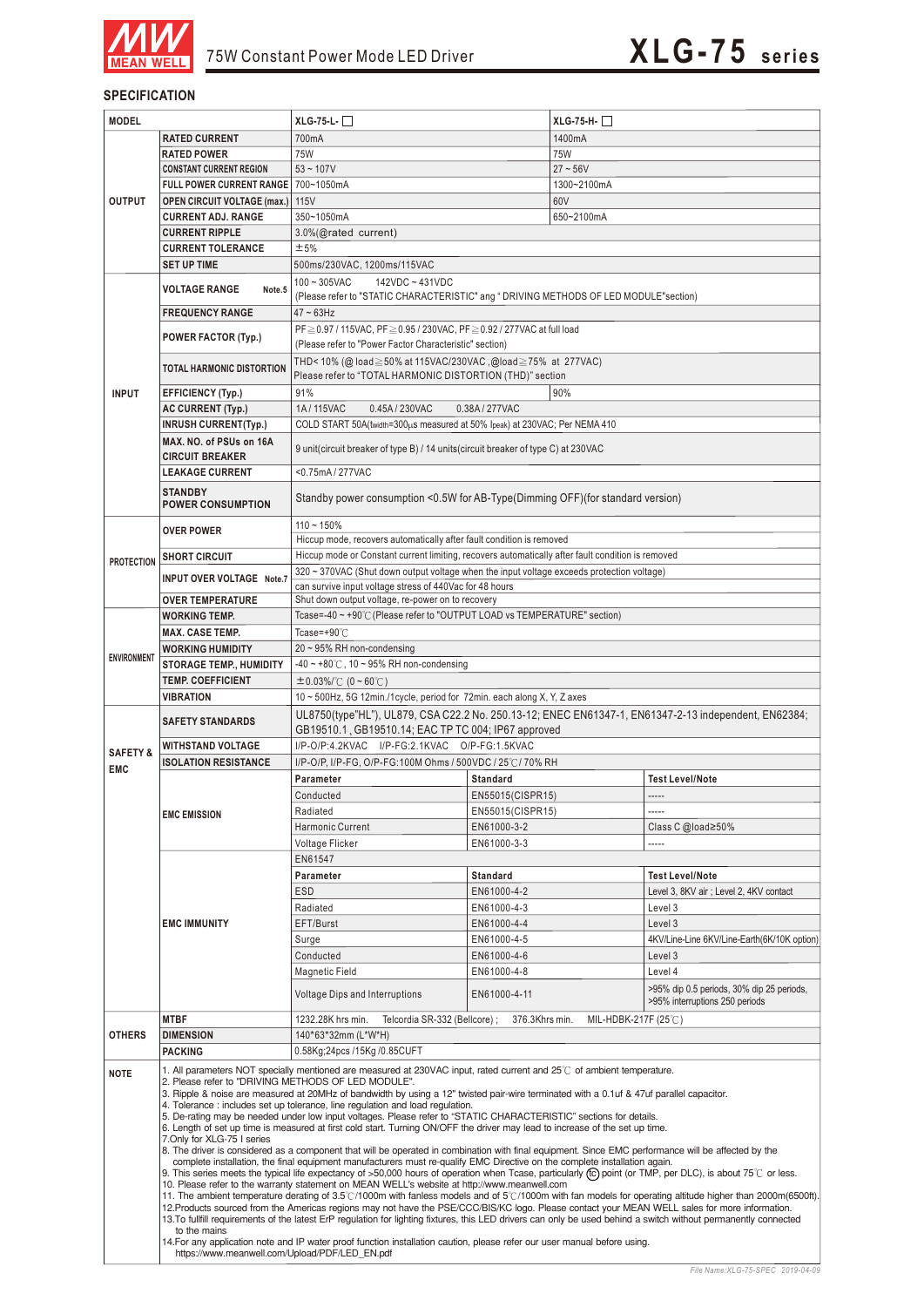

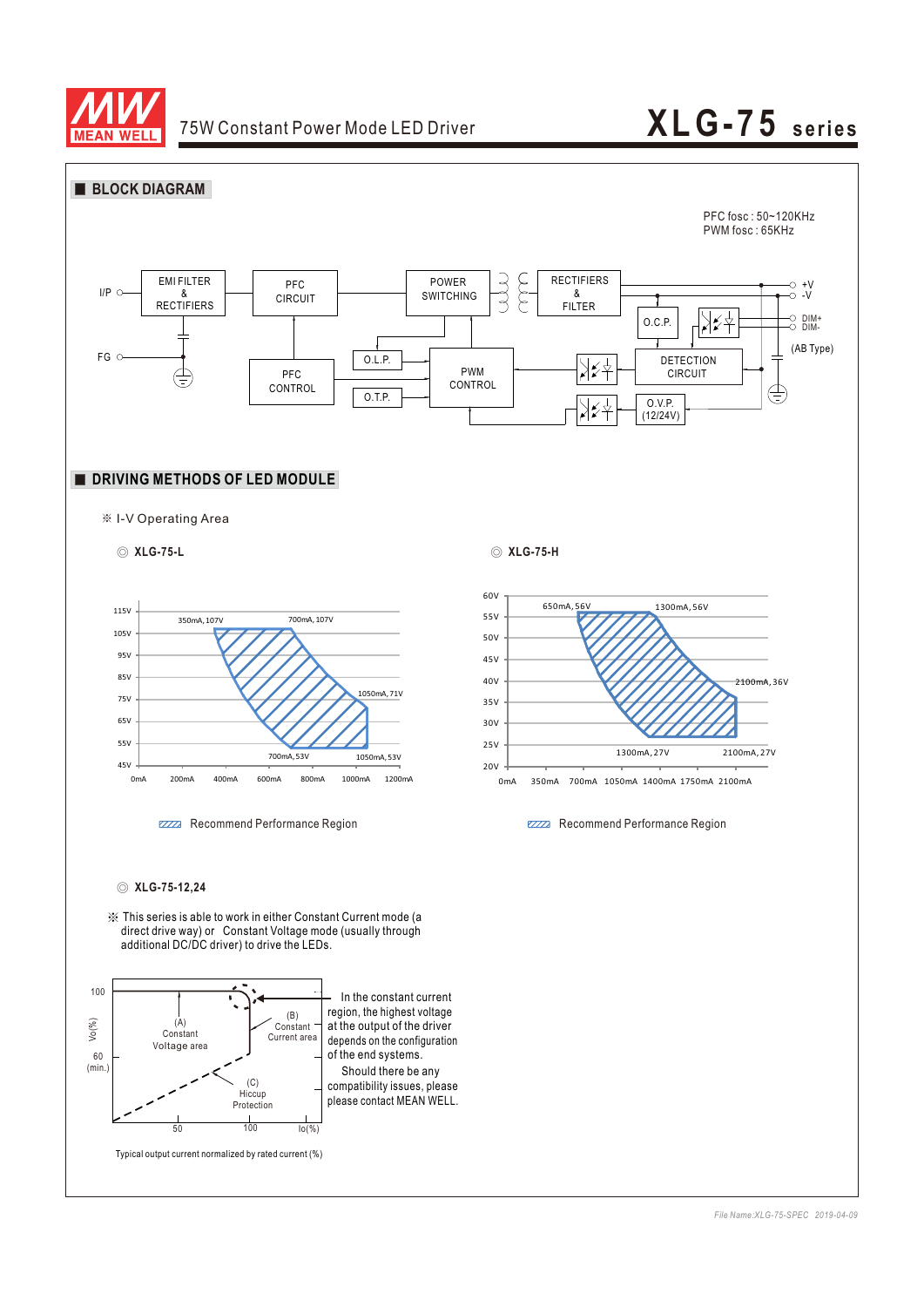

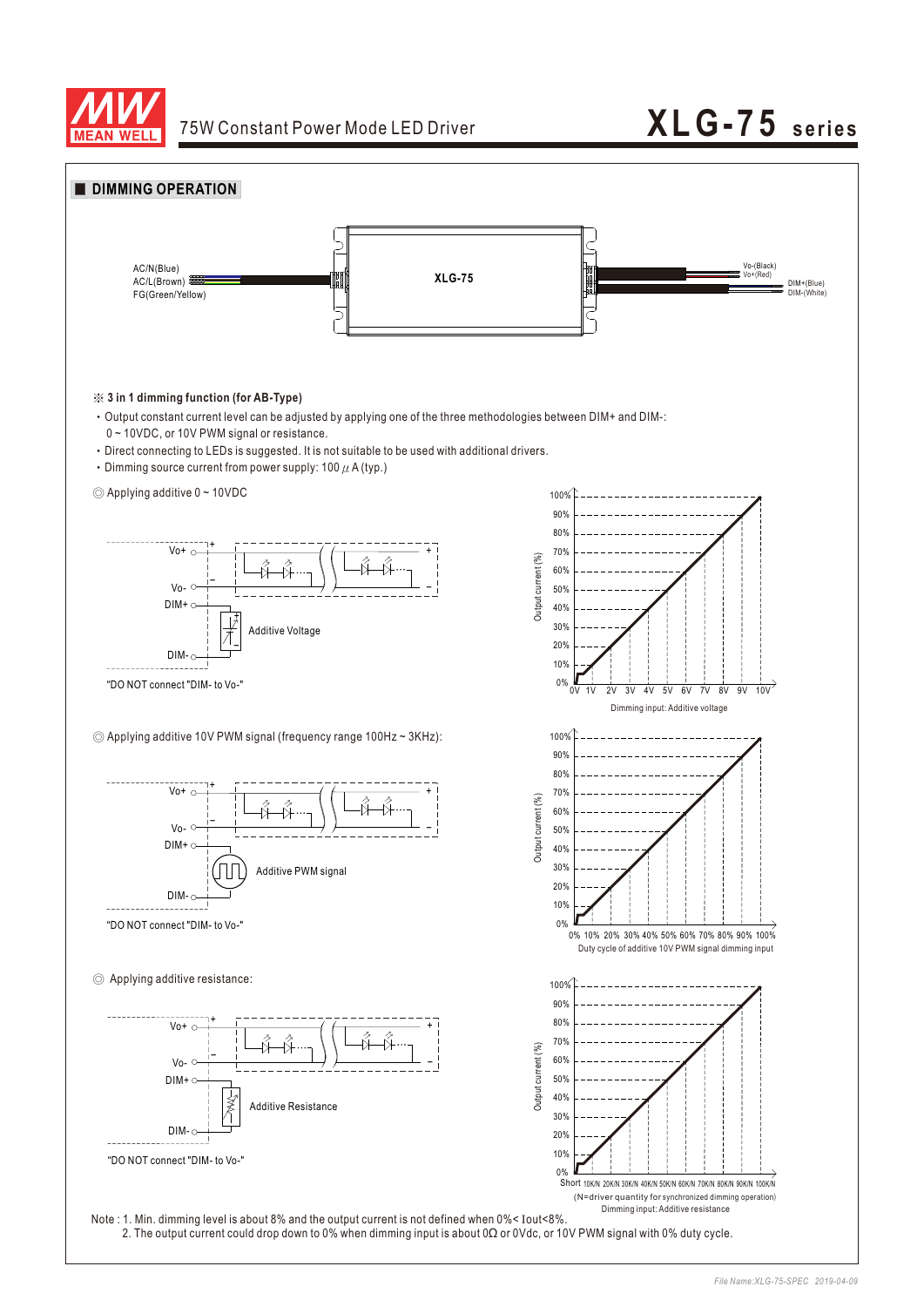



*File Name:XLG-75-SPEC 2019-04-09*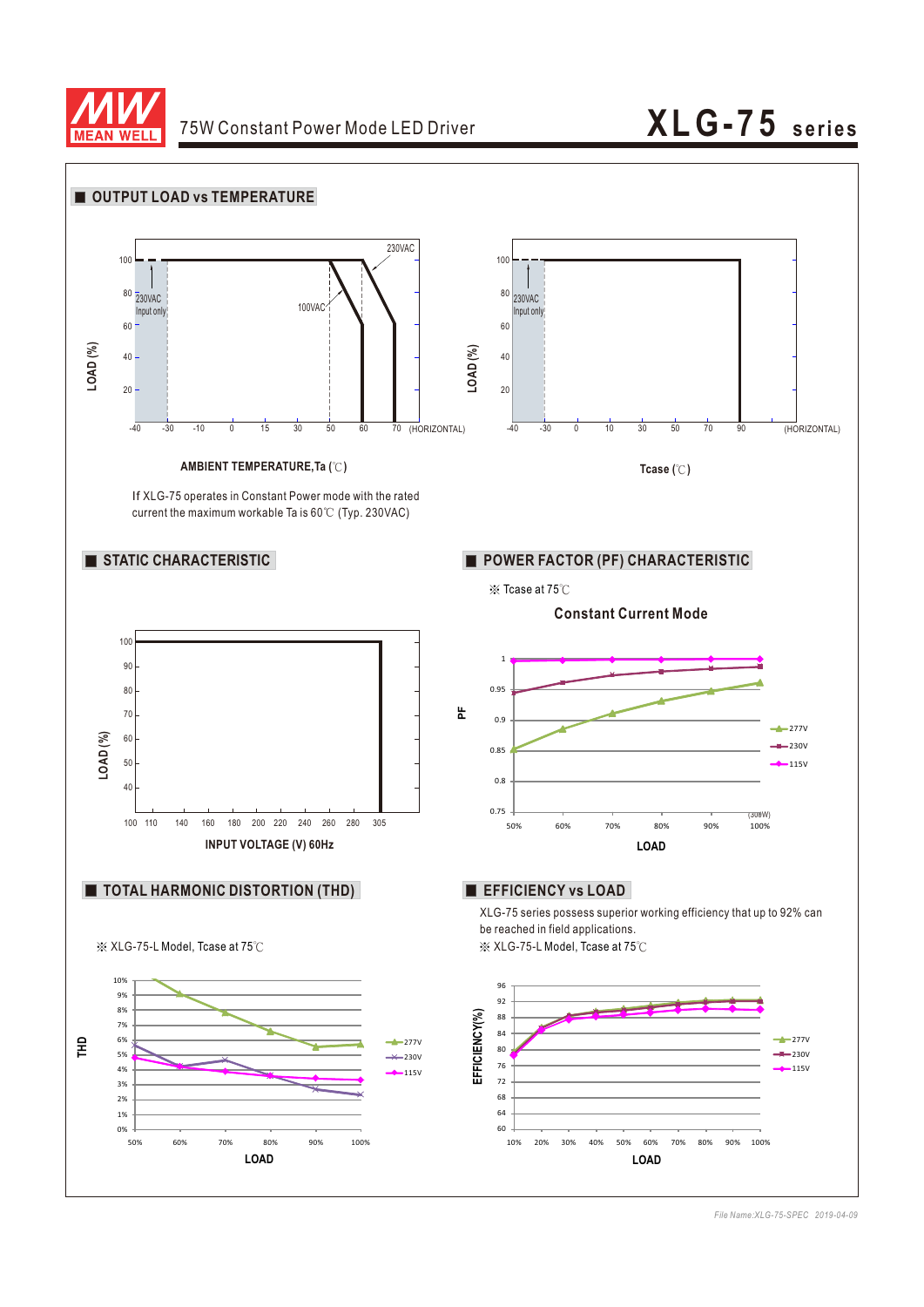





Tcase $($   $\degree$ C)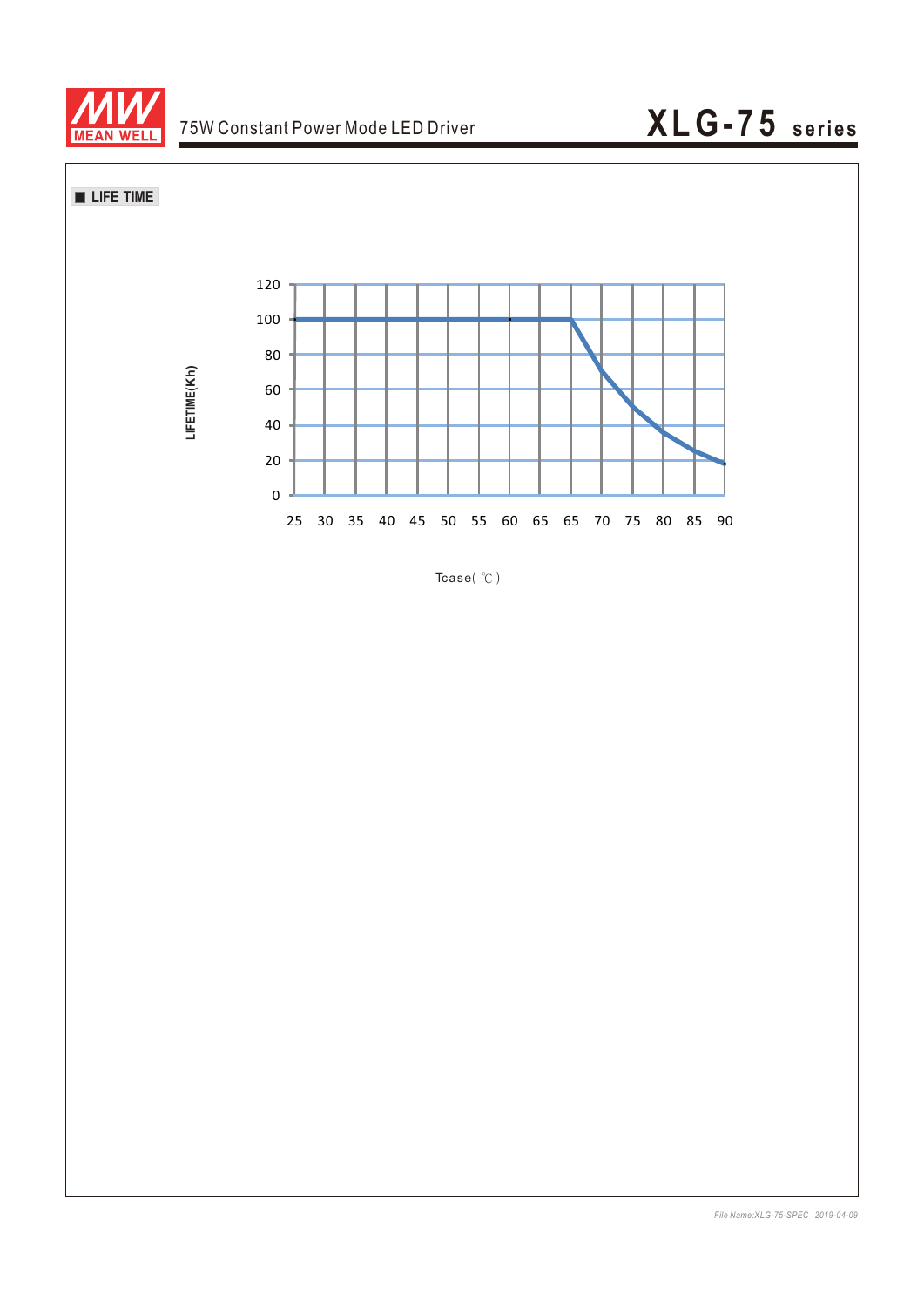